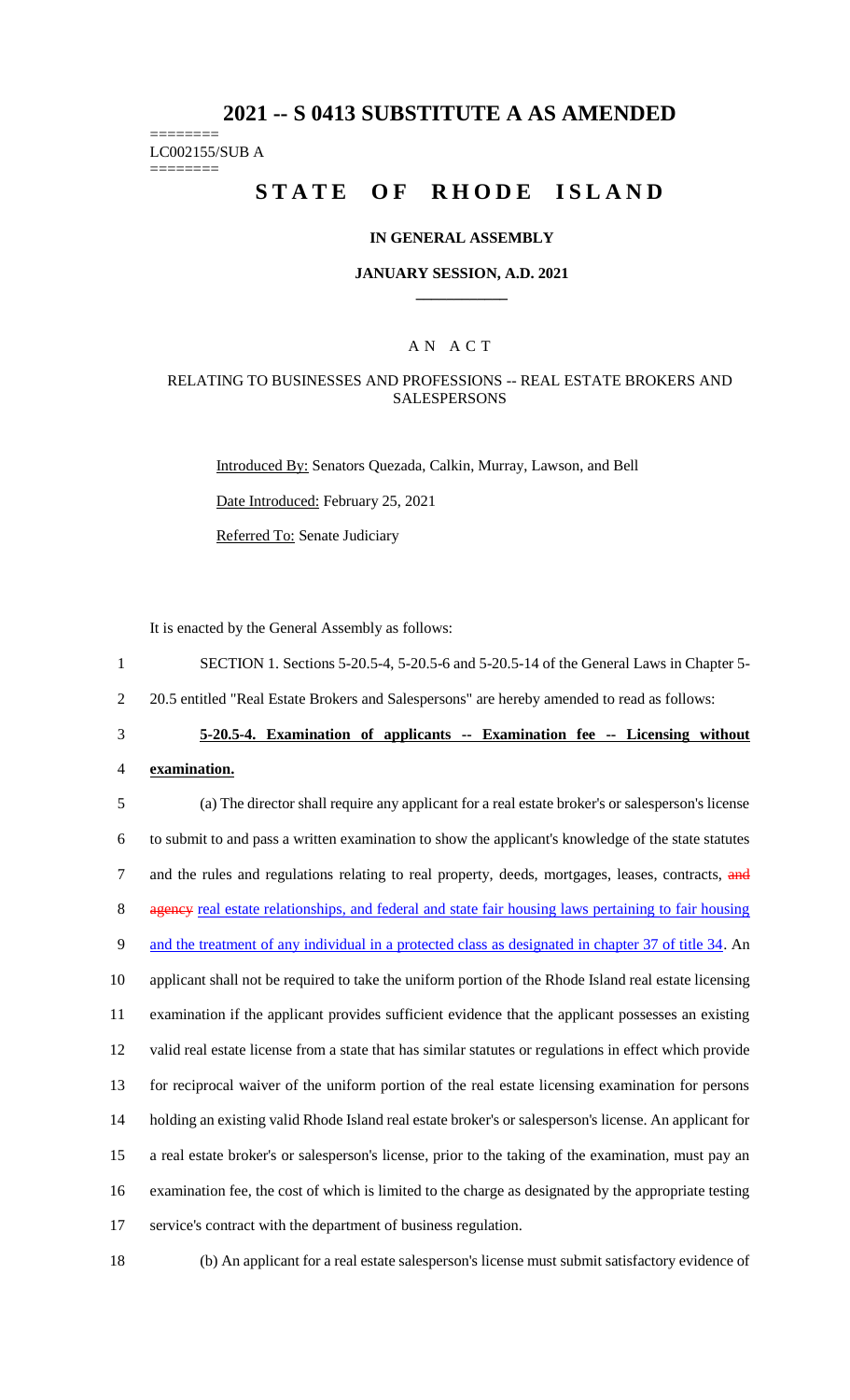completion of a minimum of forty-five (45) classroom hours in a real estate course given by a school as defined in § 5-20.5-19. The applicant for a broker's license must also submit satisfactory proof that he or she: (i) Has been engaged full time as a real estate salesperson for at least two (2) years immediately prior to the date of application; and (ii) Has successfully completed at least ninety (90) hours of approved classroom study in a school as defined in § 5-20.5-19, or equivalent in a correspondence course offered by an extension department of an accredited college or university. The director, in his or her sole discretion, may require any additional evidence or proof as to the honesty, trustworthiness, integrity, good reputation, and competency of any applicant.

 (c) Any successful applicant who fails to remit the original license fee as provided in § 5- 20.5-11 within one year of the date of that examination may be required by the director to re-submit to and pass a written examination as provided in subsection (a) of this section.

 (d) When an attorney-at-law licensed by the supreme court of the state desires to have a real estate broker's license or a real estate salesperson's license, the attorney, by application, and upon payment of the applicable fee as provided in § 5-20.5-11, shall be granted a license without examination.

- (e) A certificate of licensure shall be issued by the real estate division of the department of business regulation within thirty (30) days after it is requested at a cost of not more than twenty-five dollars (\$25.00) for each certificate issued.
- **5-20.5-6. Duration of licenses -- Rules and regulations -- Suspension or revocation of licenses Duration and renewal of licenses -- Continuing education-rules and regulations -- Suspension or revocation of licenses.**

 (a) If the director is satisfied that the applicant is competent and trustworthy and is reasonably familiar with the statutes and law relating to real estate, he or she shall issue to the applicant a license to act as a real estate broker or a real estate salesperson. The director shall promulgate rules and regulations mandating the term of license for each category of license issued pursuant to this chapter. No license shall remain in force for a period in excess of three (3) years. Any fee for the initial issuance of a license or for renewal of a license issued pursuant to this chapter is determined by multiplying the current annual fee by the term of years of the license or renewal. The fee for the total number of years of the initial license or of the renewal shall be paid in full prior to the issuance of the respective license. The license shall be renewed upon payment of the renewal fee and proof of completion of any continuing education requirements as set forth in the rules and regulations issued by the department of business regulation. Any license issued or renewed may be suspended or revoked by the director, for cause, prior to the expiration date. The director shall issue reasonable rules and regulations with the consent of the majority of the Rhode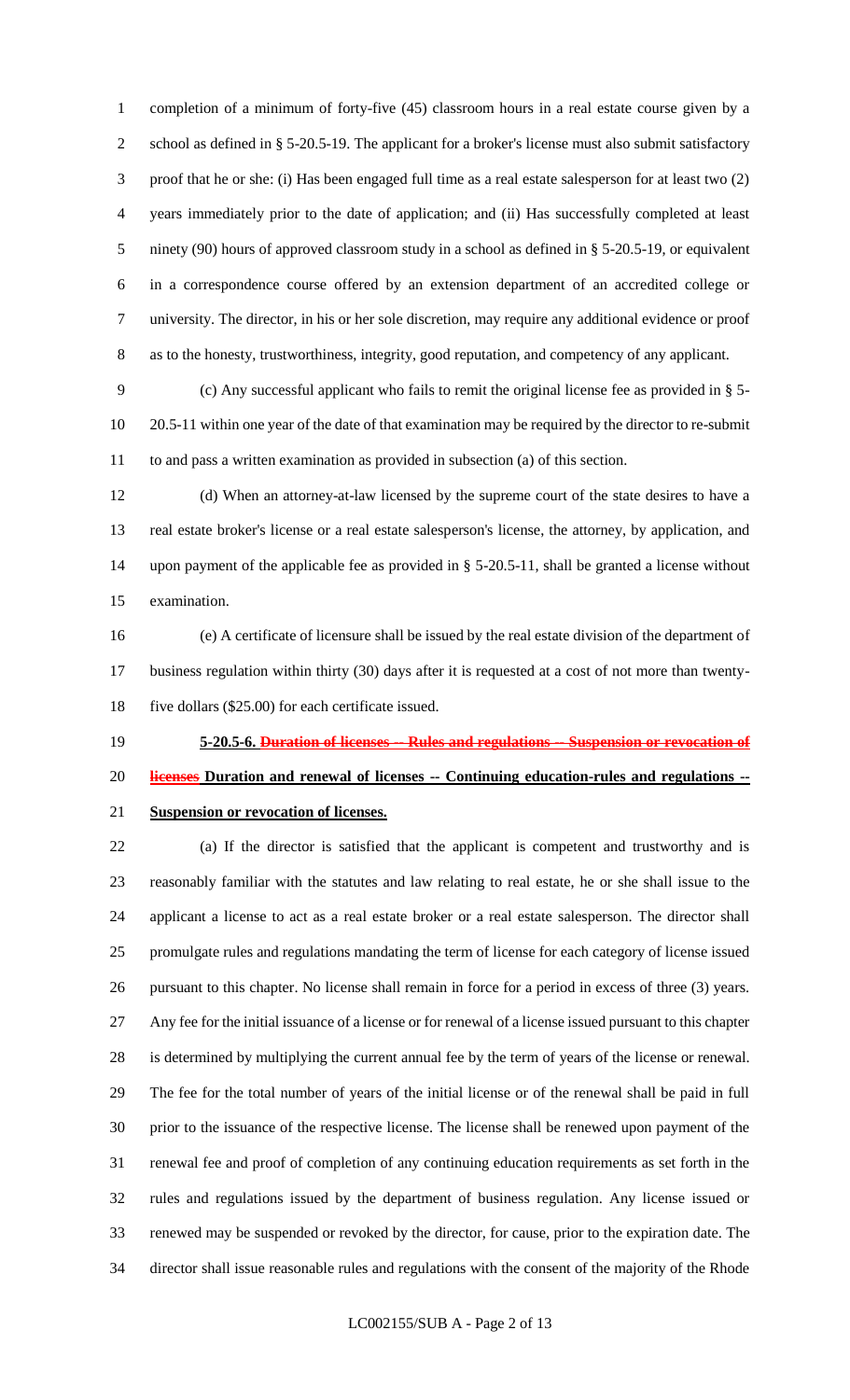Island real estate commission governing the conduct of licensed real estate brokers and salespersons. These rules and regulations shall be designed to implement the laws and policies of this state and to protect the interests of the public.

 (b) Except as provided in subsection (d) of this section, all applicants for a renewal license 5 for real estate brokers or real estate salespersons, shall submit proof to the director that they have completed during the preceding two (2) year period, a minimum of twenty-four (24) classroom hours of real estate oriented educational sessions or courses of instruction that have been previously approved by the director. A minimum of three (3) of such classroom hours shall be comprised of instruction about federal, Rhode Island, or local laws pertaining to fair housing and the treatment 10 of any individual in a protected class as designated in chapter 37 of title 34. 11 (c) The license shall be renewed upon payment of the renewal fee and proof of completion 12 of continuing education requirements as set forth in the rules and regulations issued by the 13 department of business regulation. Any license issued or renewed may be suspended or revoked by 14 the director, for cause, prior to the expiration date. The director shall issue reasonable rules and regulations with the consent of the majority of the Rhode Island real estate commission governing 16 the conduct of licensed real estate brokers and salespersons. These rules and regulations shall be 17 designed to implement the laws and policies of this state and to protect the interests of the public. 18  $\left(\frac{b}{d}\right)$  Any rules or regulations promulgated with regard to the requirement of continuing education for the renewal of any real estate broker's or salesperson's license whose application for an initial broker's or salesperson's license is approved within one hundred eighty (180) days of the expiration date of his or her initial license is not subject to the continuing education requirement at 22 the time of his or her first renewal. An attorney at law licensed by the supreme court of the state and granted a license pursuant to § 5-20.5-4(d) is not subject to the continuing education 24 requirements. The director, after a due and proper hearing, may suspend, revoke, or refuse to renew any license upon proof that it was obtained by fraud or misrepresentation or that the holder of the license has been guilty of fraud or misrepresentation or criminal acts in the performance of his or her functions, or upon proof that the holder of the license has violated this statute or any rule or regulation issued pursuant to this statute.

 $\left(\frac{e}{e}\right)$  The director shall, for licenses issued or renewed after July 1, 2004, require proof of reasonable familiarity with and knowledge of duties and responsibilities established by the lead poisoning prevention act, chapter 24.6 of title 23, and the lead hazard mitigation act, chapter 128.1 of title 42. Notwithstanding the provisions of subsection (b) of this section, the requirements of this subsection shall apply to first renewals when licenses were initially issued before July 1, 2004. This subsection shall be put into force and effect by the director in the manner set forth in chapter 128.1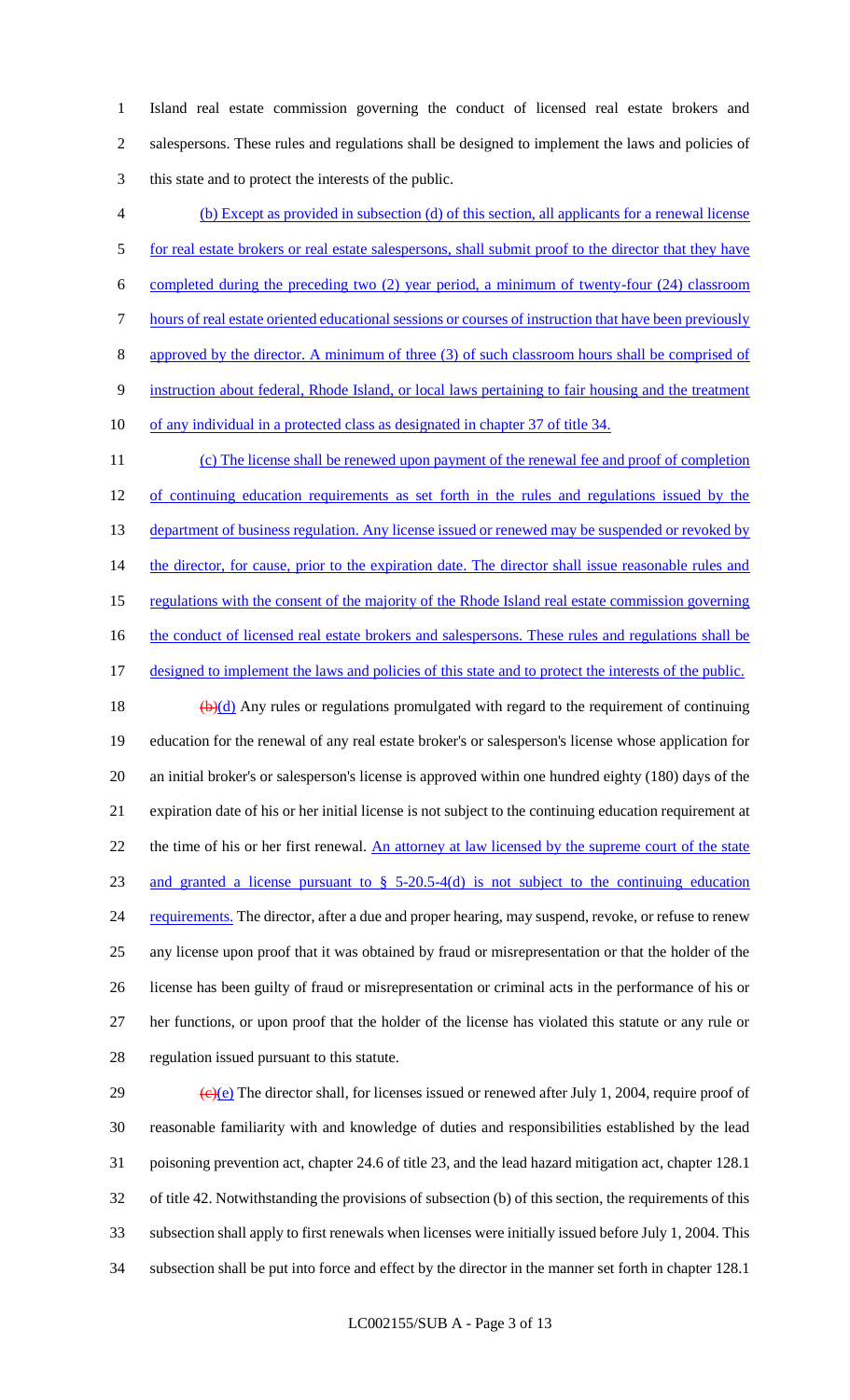- of title 42 and with the advice of the Rhode Island real estate commission.
- 

# **5-20.5-14. Revocation, suspension of license -- Probationary period -- Penalties.**

 (a) The director may, upon his or her own motion, and shall, upon the receipt of the written verified complaint of any person initiating a cause under this section, ascertain the facts and, if warranted, hold a hearing for the suspension or revocation of a license. The director has power to refuse a license for cause or to suspend or revoke a license or place a licensee on probation for a period not to exceed one year where it has been obtained by false representation, or by fraudulent act or conduct, or where a licensee, in performing or attempting to perform any of the acts mentioned in this chapter, is found to have committed any of the following acts or practices:

(1) Making any substantial misrepresentation;

 (2) Making any false promise of a character likely to influence, persuade, or induce any person to enter into any contract or agreement when he or she could not or did not intend to keep 13 that promise;

 (3) Pursuing a continued and flagrant course of misrepresentation or making of false promises through salespersons, other persons, or any medium of advertising, or otherwise;

(4) Any misleading or untruthful advertising;

 (5) Failing to deposit money or other customers' funds received by a broker or salesperson into an escrow account maintained by the broker that complies with the requirements set forth in § 5-20.5-26, upon execution of a purchase and sales agreement;

 (6) Failing to preserve for three (3) years following its consummation records relating to any real estate transaction as described in the regulations issued by the department;

 (7) Acting for more than one party in a transaction without the knowledge and consent, in writing, of all parties for whom he or she acts;

 (8) Placing a "for sale" or "for rent" sign on any property without the written consent of the owner, or his or her authorized agent;

 (9) Failing to furnish a copy of any listing, sale, lease, or other contract relevant to a real estate transaction to all signatories of the contract at the time of execution;

 (10) Failing to specify a definite termination date that is not subject to prior notice, in any listing contract;

 (11) Inducing any party to a contract, sale, or lease to break that contract for the purpose of substitution in lieu of that contract a new contract, where that substitution is motivated by the personal gain of the licensee;

 (12) Accepting a commission or any valuable consideration by a salesperson for the performance of any acts specified in this chapter, from any person, except the licensed real estate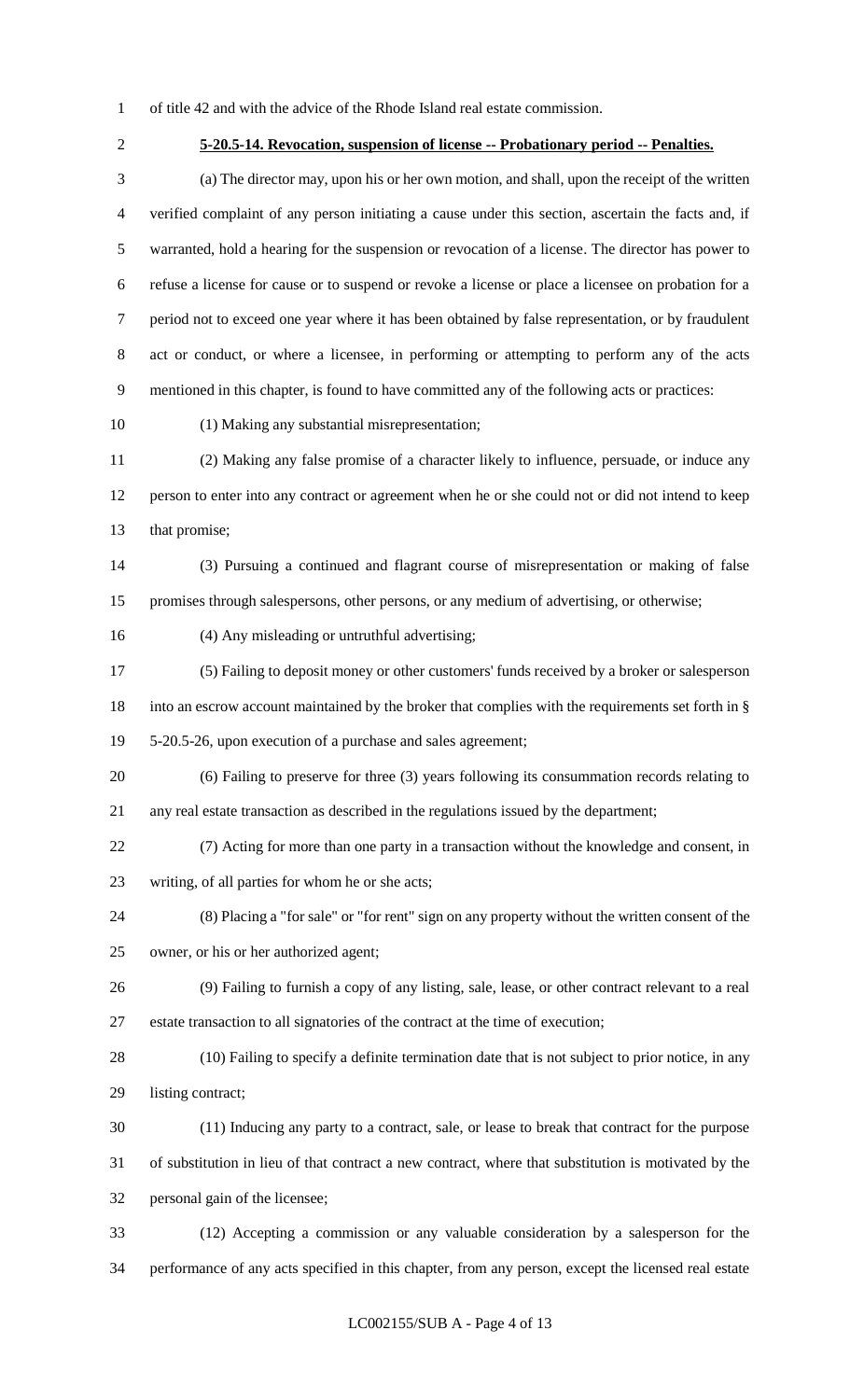broker with whom he or she is affiliated;

 (13) Failing to disclose to an owner his or her intention or true position if he or she, directly or indirectly through a third party, purchases for himself or herself or acquires or intends to acquire any interest in or any option to purchase property that has been listed with his or her office to sell or lease;

 (14) Being convicted of any criminal felony in a court of competent jurisdiction of this or any other state or federal court involving dishonesty, breach of trust, forgery, embezzlement, obtaining money under false pretenses, bribery, larceny, extortion, conspiracy to defraud, fraud, false dealing, or any similar offense(s) or by pleading guilty or nolo contendere to any such criminal 10 offense or offenses;

 (15) Violating any rule or regulation promulgated by the department in the interest of the public and consistent with the provisions of this chapter;

 (16) In the case of a broker licensee, failing to exercise adequate supervision over the activities of his or her licensed salesperson within the scope of this chapter;

 (17) Failing or refusing to provide information requested by the commission or director as the result of a formal or informal complaint to the director that would indicate a violation of this chapter;

 (18) Soliciting, selling, or offering for sale real property by offering free lots or conducting lotteries or contests or offering prizes for the purpose of influencing a purchaser or prospective purchaser of real property;

 (19) Paying or accepting, giving, or charging any undisclosed commission, rebate, compensation, or profit or expenditures for a principal or in violation of this chapter;

 (20) Any conduct in a real estate transaction that demonstrates bad faith, dishonesty, untrustworthiness, or incompetence;

 (21) Failing to have all listing agreements in writing, properly identifying the property and containing all of the terms and conditions of the sale, including the commission to be paid, the signatures of all parties concerned, and a definite expiration date in that contract that shall not require an owner to notify a broker of his or her intention to terminate. An exclusive agency listing or exclusive right to sell listing shall be clearly indicated in the listing agreement;

 (22) Accepting a listing based on "net price." In cases where the owner wishes to list in this manner, the agreed-upon commission is added and listings made in the usual manner;

 (23) Negotiating, or attempting to negotiate, the sale, exchange, or lease of any real property directly with an owner or lessor knowing that the owner or lessor has an outstanding exclusive listing contract with another licensee covering the same property, except when the real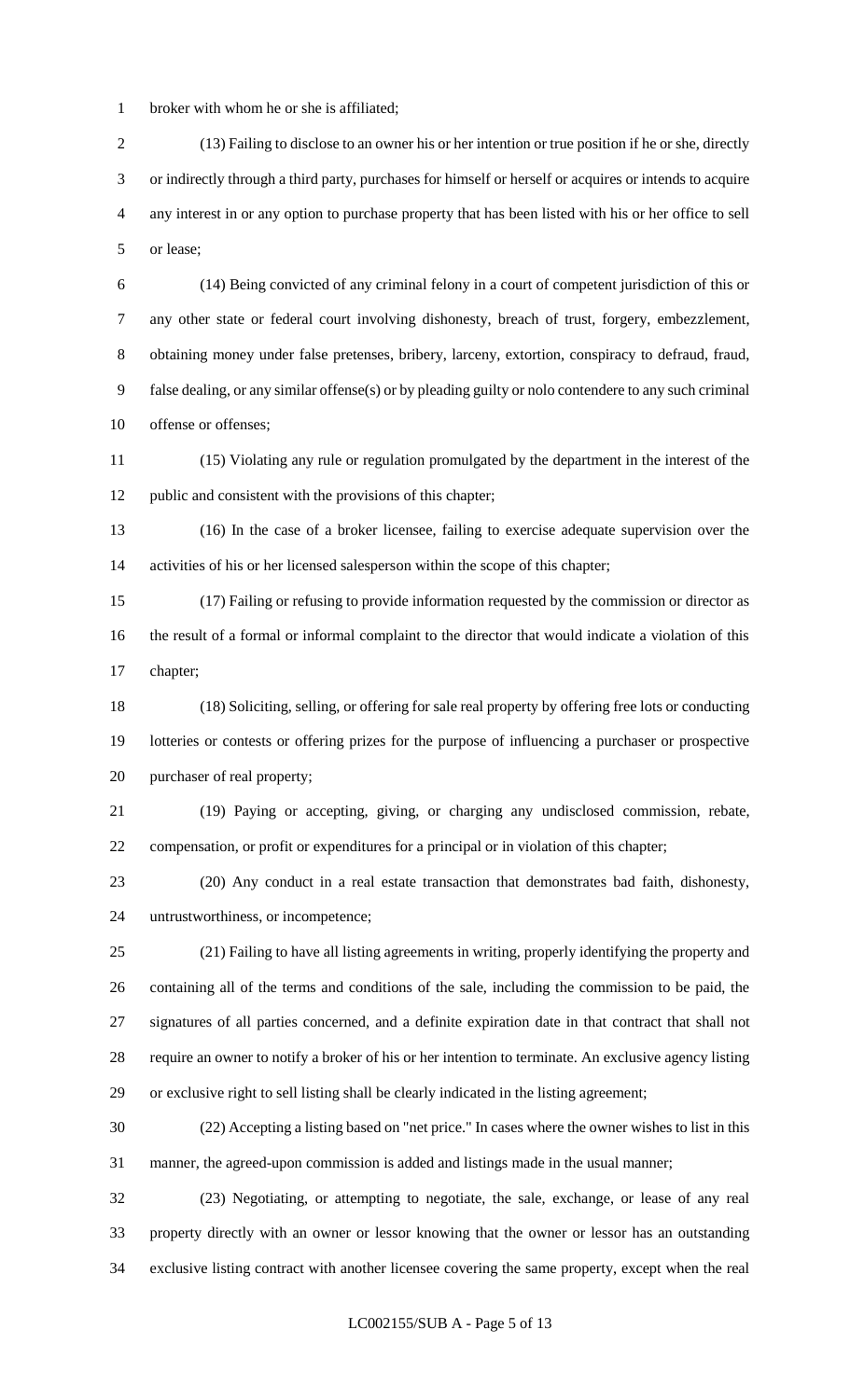estate broker or salesperson is contacted by the client of another broker regarding a real estate service, and the broker or salesperson has not directly or indirectly initiated those discussions, they may discuss the terms under which they might enter into a future agency agreement; or they may enter into an agency agreement that becomes effective upon termination of any existing exclusive agreement; or they may enter into an agreement for other real estate service not covered by an existing agency relationship;

 (24) Accepting an exclusive right to sell or lease or an exclusive agency and subsequently failing to make a diligent effort to sell or lease the listed property;

(25) Advising against the use of the services of an attorney in any real estate transaction;

 (26) Representing to any lender or any other party in interest, either verbally or through the preparation of a false sales contract, an amount other than the true and actual sales price;

 (27) Submitting to an owner a written offer to purchase or lease unless that offer contains the essential terms and conditions of the offer, including the manner in which the purchase price is to be paid, and if that offer is contingent upon certain conditions, those conditions shall be clearly stated in the offer, or unless the offer is conditioned upon the later execution of a complete agreement for sale;

 (28) Paying any sums of money being held in an escrow account to any person, or converting the sums of money for his or her own use, in the event of a failed real estate transaction, without having complied with the department's rules and regulations relative to the transfer of disputed deposit funds to the office of the general treasurer;

 (29) Advertising to sell, buy, exchange, rent, or lease the property of another in a manner indicating that the offer to sell, buy, exchange, rent, or lease that property is being made by a private party not engaged in the real estate business, or inserting advertisements in any publication containing only a post office or other box number, telephone number, or street address. No salesperson shall advertise the property of another under his or her own name;

 (30) As a licensed salesperson, failing upon termination of his or her employment or affiliation with a real estate broker and upon demand by the broker to immediately turn over to the broker any and all information, records, or other materials obtained during his or her employment, whether the information or records were originally given to him or her by the broker or copied from the records of that broker or affiliation or acquired by the salesperson during his or her employment; (31) Offering, promising, giving, or paying, directly or indirectly, any part or share of his or her commission or compensation arising or accruing from any real estate transaction to any person who is not licensed as a real estate broker, but who, by law, should be licensed, or who is not a real estate salesperson employed by that licensee;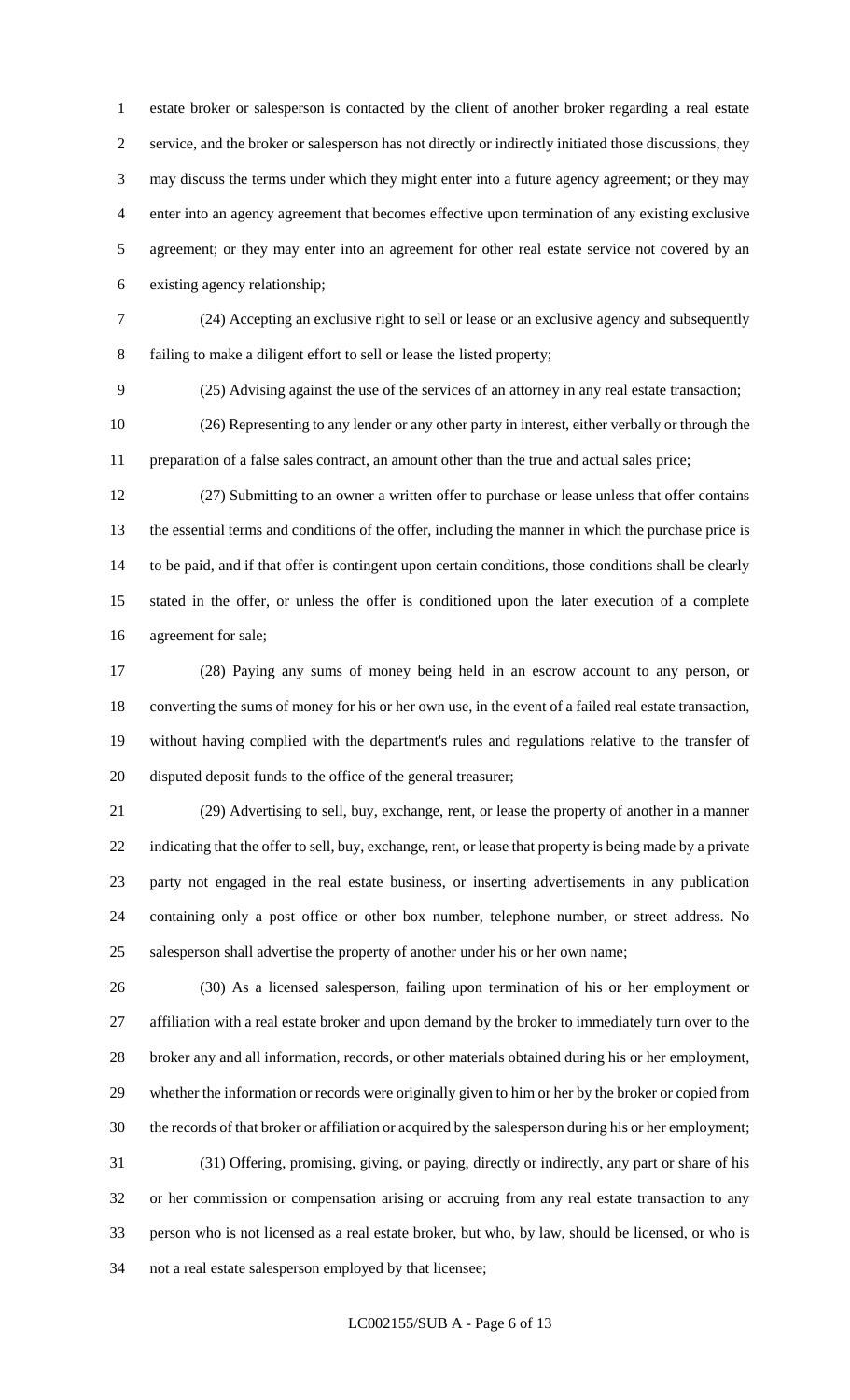1 (32) Soliciting Violating chapter 37 of title 34 in his or her capacity as a real estate licensee. 2 including, but not limited to, soliciting the sale, lease, or the listing for sale or lease, of residential property on the ground of loss of value due to the present or prospective entry in the neighborhood of a person or persons of another race, religion, or ethnic origin, nor shall he or she distribute, or cause to be distributed, material or make statements designed to induce a residential property owner to sell or lease his or her property due to these factors;

 (33) Failure of the employing broker to notify the director, in writing, within ten (10) days of the termination of a salesperson's employment or contractual relationship, or failure of a salesperson to notify the director, in writing, within ten (10) days of any change in his or her broker affiliation;

 (34) Failure to report all written offers to the owner prior to the signing of a purchase and 12 sale agreement by the owner;

 (35) Failure of agents to provide buyers and sellers of real property with disclosure regarding real estate agency relationships as specified in chapter 20.6 of this title;

 (36) Failure of an associate broker to inform the public of associate broker status by not listing associate broker on business cards and correspondence or by informing the public that his or her status in the real estate firm is that of broker; or

 (37) Failure to pay sums of money being held in an escrow account, pursuant to § 5-20.5- 26, within ten (10) days of receipt of a written release that has been signed by all parties to a failed real estate transaction.

 (b) The director is authorized to levy an administrative penalty not exceeding two thousand dollars (\$2,000) for any violation under this section or the rules and regulations of the department of business regulation.

 SECTION 2. Section 34-37-4 of the General Laws in Chapter 34-37 entitled "Rhode Island Fair Housing Practices Act" is hereby amended to read as follows:

## **34-37-4. Unlawful housing practices.**

 (a) No owner having the right to sell, rent, lease, or manage a housing accommodation as defined in § 34-37-3(10), or an agent of any of these, shall, directly or indirectly, make, or cause to be made, any written or oral inquiry concerning the race, color, religion, sex, sexual orientation, gender identity or expression, marital status, military status as a veteran with an honorable discharge or an honorable or general administrative discharge, servicemember in the armed forces, country of ancestral origin or disability, age, familial status nor make any written or oral inquiry concerning whether a tenant or applicant or a member of the household is, or has been, or is threatened with being the victim of domestic abuse, or whether a tenant or applicant has obtained,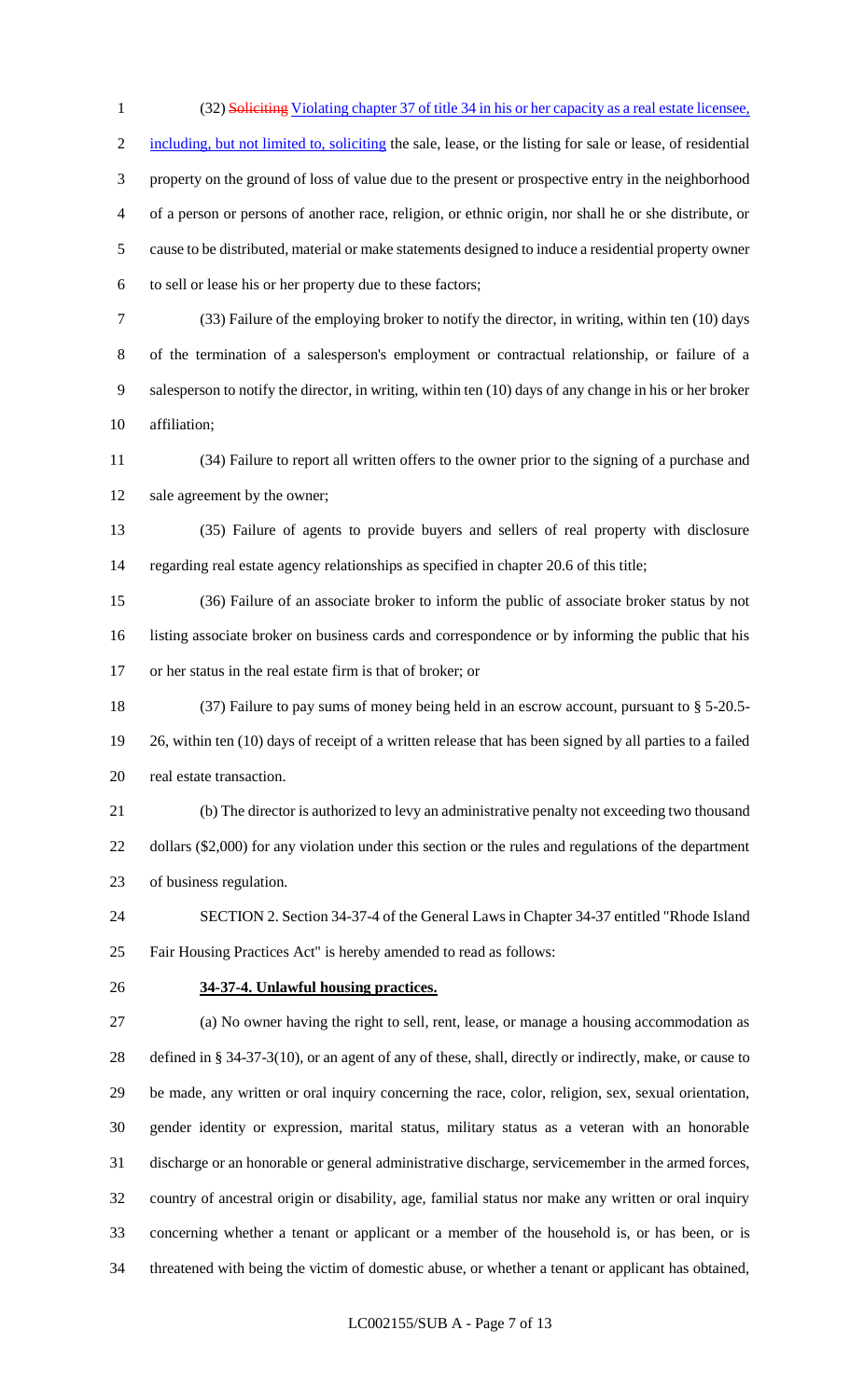or sought, or is seeking relief from any court in the form of a restraining order for protection from domestic abuse, of any prospective purchaser, occupant, or tenant of the housing accommodation; directly or indirectly, refuse to sell, rent, lease, let, or otherwise deny to or withhold from any individual the housing accommodation because of the race, color, religion, sex, sexual orientation, gender identity or expression, marital status, military status as a veteran with an honorable discharge or an honorable or general administrative discharge, servicemember in the armed forces, country of ancestral origin, disability, age, or familial status of the individual or the race, color, religion, sex, sexual orientation, gender identity or expression, marital status, military status as a veteran with an honorable discharge or an honorable or general administrative discharge, servicemember in the armed forces, country of ancestral origin or disability, age, or familial status of any person with whom the individual is or may wish to be associated; or shall, or on the basis 12 that a tenant or applicant, or a member of the household, is or has been, or is threatened with being, the victim of domestic abuse, or that the tenant or applicant has obtained, or sought, or is seeking, relief from any court in the form of a restraining order for protection from domestic abuse. Nor shall an owner having the right to sell, rent, lease, or manage a housing accommodation as defined in § 34-37-3(10), or an agent of any of these, directly or indirectly, issue any advertisement relating to the sale, rental, or lease of the housing accommodation that indicates any preference, limitation, specification, or discrimination based upon race, color, religion, sex, sexual orientation, gender identity or expression, marital status, military status as a veteran with an honorable discharge or an honorable or general administrative discharge, servicemember in the armed forces, country of ancestral origin, disability, age, familial status, or on the basis that a tenant or applicant or a member of the household is, or has been, or is threatened with being the victim of domestic abuse, or that the tenant or applicant has obtained, or sought, or is seeking relief from any court in the form of a restraining order for protection from domestic abuse, or shall, directly or indirectly, discriminate against any individual because of his or her race, color, religion, sex, sexual orientation, gender identity or expression, marital status, military status as a veteran with an honorable discharge or an honorable or general administrative discharge, servicemember in the armed forces, country of ancestral origin, disability, age, familial status, or on the basis that a tenant or applicant or a member of the household is, or has been, or is threatened with being the victim of domestic abuse, or that the tenant or applicant has obtained, or sought, or is seeking relief from any court in the form of a restraining order for protection from domestic abuse, in the terms, conditions, or privileges of the sale, rental, or lease of any housing accommodation or in the furnishing of facilities or services in connection with it. Nor shall an owner having the right to sell, rent, lease, or manage a housing accommodation as defined in § 34-37-3(10), or an agent of any of these, directly or indirectly,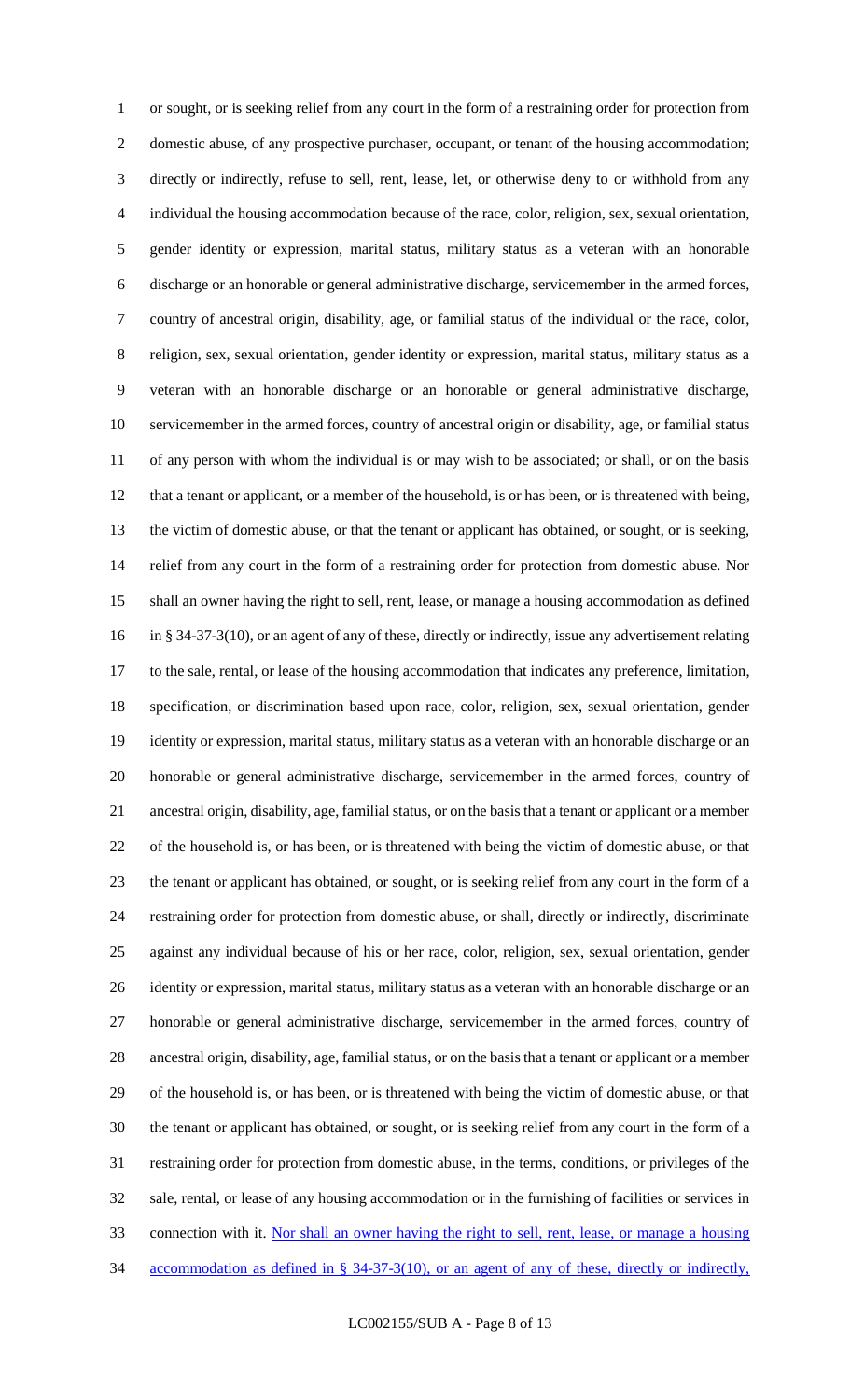misrepresent the availability of a housing accommodation or delay the processing of applications relating to the sale, rental, or lease of the housing accommodation based upon an individual's race, color, religion, sex, sexual orientation, gender identity or expression, marital status, lawful source of income, military status as a veteran with an honorable discharge or an honorable or general administrative discharge, servicemember in the armed forces, country of ancestral origin, disability, age, familial status, or on the basis that a tenant or applicant or a member of the household is, or has been, or is threatened with being the victim of domestic abuse, or that the tenant or applicant has obtained, or sought, or is seeking relief from any court in the form of a restraining order for protection from domestic abuse. Nothing in this subsection shall be construed to prohibit any oral or written inquiry as to whether the prospective purchaser or tenant is over the age of eighteen (18).

 (b) No person to whom application is made for a loan or other form of financial assistance for the acquisition, construction, rehabilitation, repair, or maintenance of any housing accommodation, whether secured or unsecured shall directly or indirectly make or cause to be made any written or oral inquiry concerning the race, color, religion, sex, sexual orientation, gender identity or expression, marital status, military status as a veteran with an honorable discharge or an honorable or general administrative discharge, servicemember in the armed forces, country of ancestral origin, disability, age, familial status, or any express written or oral inquiry into whether a tenant or applicant or a member of the household is, or has been, or is threatened with being the victim of domestic abuse, or whether a tenant or applicant has obtained, or sought, or is seeking relief from any court in the form of a restraining order for protection from domestic abuse, of any individual seeking the financial assistance, or of existing or prospective occupants or tenants of the housing accommodation; nor shall any person to whom the application is made in the manner provided, directly or indirectly, discriminate in the terms, conditions, or privileges relating to the obtaining or use of any financial assistance against any applicant because of the race, color, religion, sex, sexual orientation, gender identity or expression, marital status, military status as a veteran with an honorable discharge or an honorable or general administrative discharge, servicemember in the armed forces, country of ancestral origin, disability, age, familial status, or on the basis that a tenant or applicant or a member of the household is, or has been, or is threatened with being the victim of domestic abuse, or that the tenant or applicant has obtained, or sought, or is seeking relief from any court in the form of a restraining order for protection from domestic abuse, of the applicant or of the existing or prospective occupants or tenants. Nothing in this subsection shall be construed to prohibit any written or oral inquiry as to whether the applicant is over the age of eighteen (18). (c) Nothing in this section contained shall be construed in any manner to prohibit or limit

the exercise of the privilege of every person and the agent of any person having the right to sell,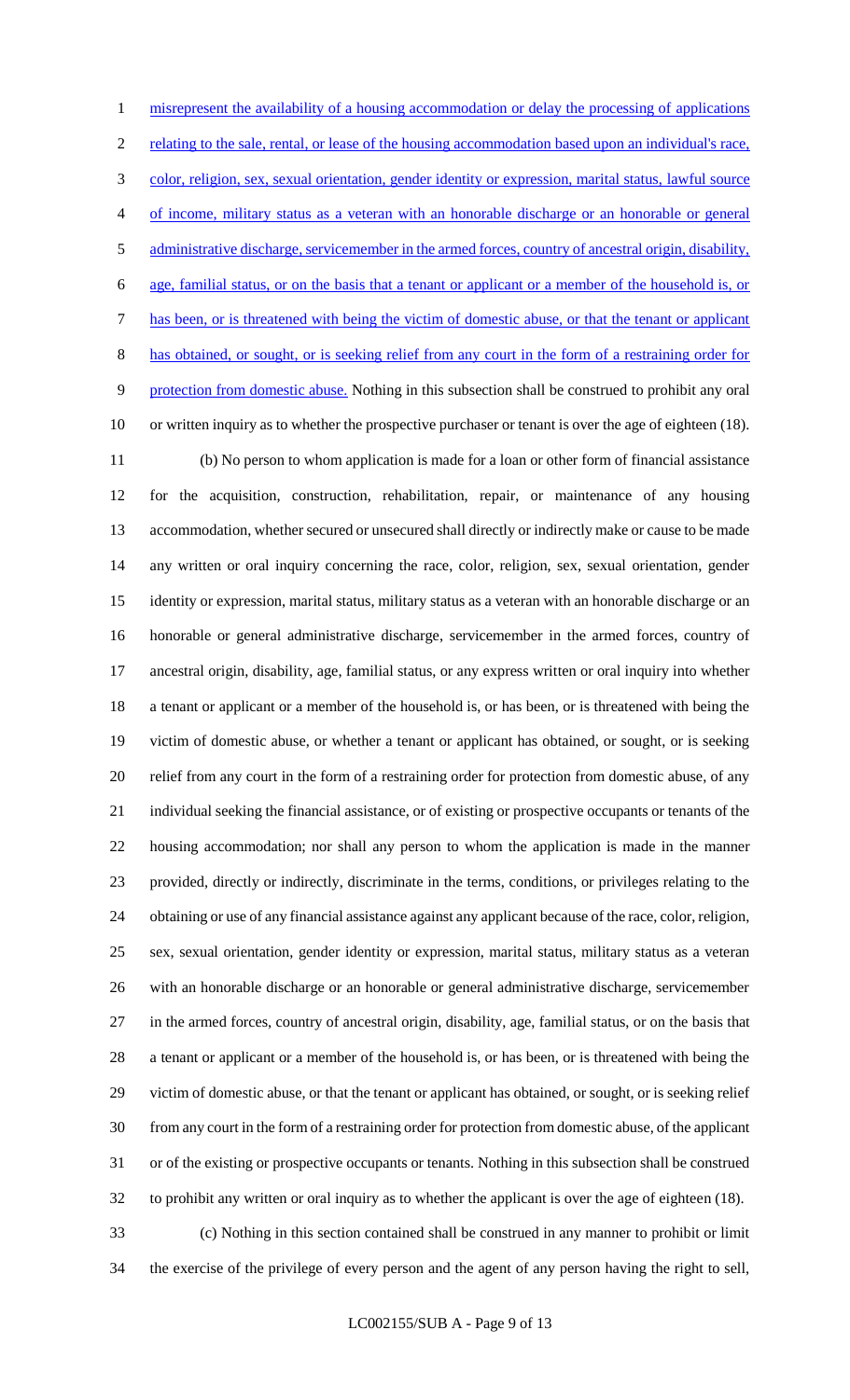rent, lease, or manage a housing accommodation to establish standards and preferences and set terms, conditions, limitations, or specifications in the selling, renting, leasing, or letting thereof or in the furnishing of facilities or services in connection therewith that do not discriminate on the basis of the race, color, religion, sex, sexual orientation, gender identity or expression, marital status, military status as a veteran with an honorable discharge or an honorable or general administrative discharge, servicemember in the armed forces, country of ancestral origin, disability, age, familial status, or on the basis that a tenant or applicant or a member of the household is, or has been, or is threatened with being the victim of domestic abuse, or that the tenant or applicant has obtained, or sought, or is seeking relief from any court in the form of a restraining order for protection from domestic abuse, of any prospective purchaser, lessee, tenant, or occupant thereof or on the race, color, religion, sex, sexual orientation, gender identity or expression, marital status, military status as a veteran with an honorable discharge or an honorable or general administrative discharge, servicemember in the armed forces, country of ancestral origin, disability, age, or familial status of any person with whom the prospective purchaser, lessee, tenant, or occupant is or may wish to be associated. Nothing contained in this section shall be construed in any manner to prohibit or limit the exercise of the privilege of every person and the agent of any person making loans for, or offering financial assistance in, the acquisition, construction, rehabilitation, repair, or maintenance of housing accommodations to set standards and preferences, terms, conditions, limitations, or specifications for the granting of loans or financial assistance that do not discriminate on the basis of the race, color, religion, sex, sexual orientation, gender identity or expression, marital status, military status as a veteran with an honorable discharge or an honorable or general administrative discharge, servicemember in the armed forces, country of ancestral origin, disability, age, familial status, or on the basis that a tenant or applicant or a member of the household is, or has been, or is threatened with being the victim of domestic abuse, or that the tenant or applicant has obtained, or sought, or is seeking relief from any court in the form of a restraining order for protection from domestic abuse, of the applicant for the loan or financial assistance or of any existing or prospective owner, lessee, tenant, or occupant of the housing accommodation.

 (d) An owner may not refuse to allow a person with a disability to make, at his or her expense, reasonable modifications of existing premises occupied or to be occupied by the person if the modifications may be necessary to afford the person full enjoyment of the premises, except that, in the case of a rental, the owner may, where it is reasonable to do so, condition permission for a modification on the renter agreeing to restore the interior of the premises to the condition that existed before the modification, reasonable wear and tear excepted. Where it is necessary in order to ensure with reasonable certainty that funds will be available to pay for the restorations at the end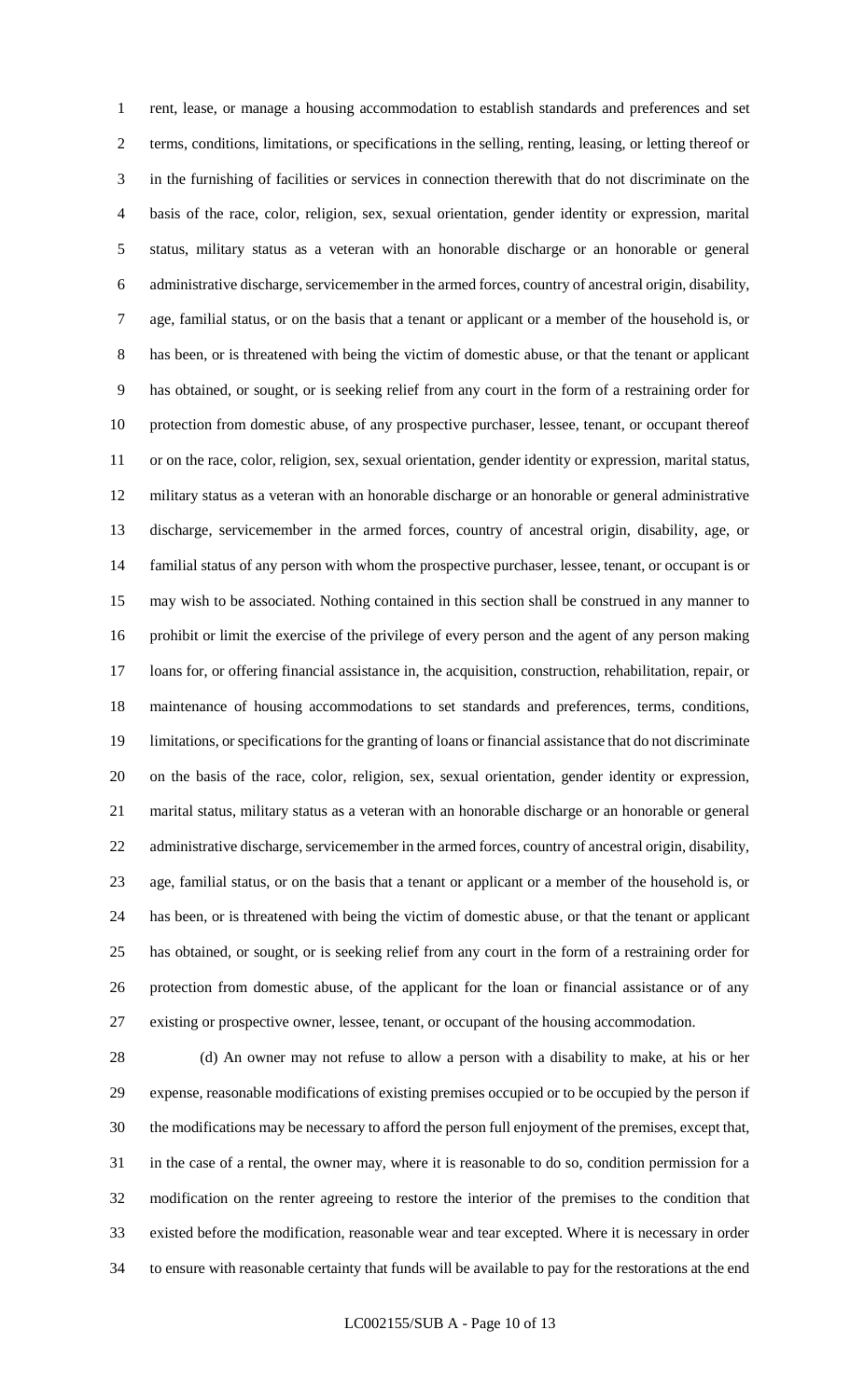of the tenancy, the landlord may negotiate as part of the restoration agreement a provision requiring that the tenant pay into an interest bearing escrow account, over a reasonable period, a reasonable amount of money not to exceed the cost of the restorations. The interest in the account shall accrue to the benefit of the tenant. The restoration deposition shall be exempt from § 34-18-19(a) but will be subject to § 34-18-19(b) -- (f).

 (e)(1) An owner may not refuse to make reasonable accommodations in rules, policies, practices, or services when those accommodations may be necessary to afford an occupant with a disability equal opportunity to use and enjoy a dwelling.

 (2) Every person with a disability who has a guide dog or other personal assistive animal, or who obtains a guide dog or other personal assistive animal, shall be entitled to full and equal access to all housing accommodations provided for in this section and shall not be required to pay extra compensation for the guide dog or other personal assistive animal but shall be liable for any damage done to the premises by a guide dog or other personal assistive animal. For the purposes of this subsection, a "personal assistive animal" is an animal specifically trained by a certified animal training program to assist a person with a disability to perform independent living tasks.

 (f) Any housing accommodation of four (4) units or more constructed for first occupancy after March 13, 1991, shall be designed and constructed in such a manner that:

 (1) The public use and common use portions of the dwellings are readily accessible to and usable by persons with disabilities;

 (2) All the doors designed to allow passage into and within all premises within the dwellings are sufficiently wide to allow passage by persons with disabilities in wheelchairs;

(3) All premises within the dwellings contain the following features of adaptive design:

(i) Accessible route into and through the dwelling;

 (ii) Light switches, electrical outlets, thermostats, and other environmental controls in accessible locations;

(iii) Reinforcements in bathroom walls to allow later installation of grab bars; and

 (iv) Usable kitchens and bathrooms such that an individual in a wheelchair can maneuver about the space. To the extent that any state or local building codes, statutes, or ordinances are inconsistent with this section, they are hereby repealed. The state building code standards committee is hereby directed to adopt rules and regulations consistent with this section as soon as possible, but no later than September 30, 1990.

 (g) Compliance with the appropriate requirements of the state building code 14 "accessibility for individuals with disabilities for residential use groups" suffices to satisfy the requirements of subsection (f).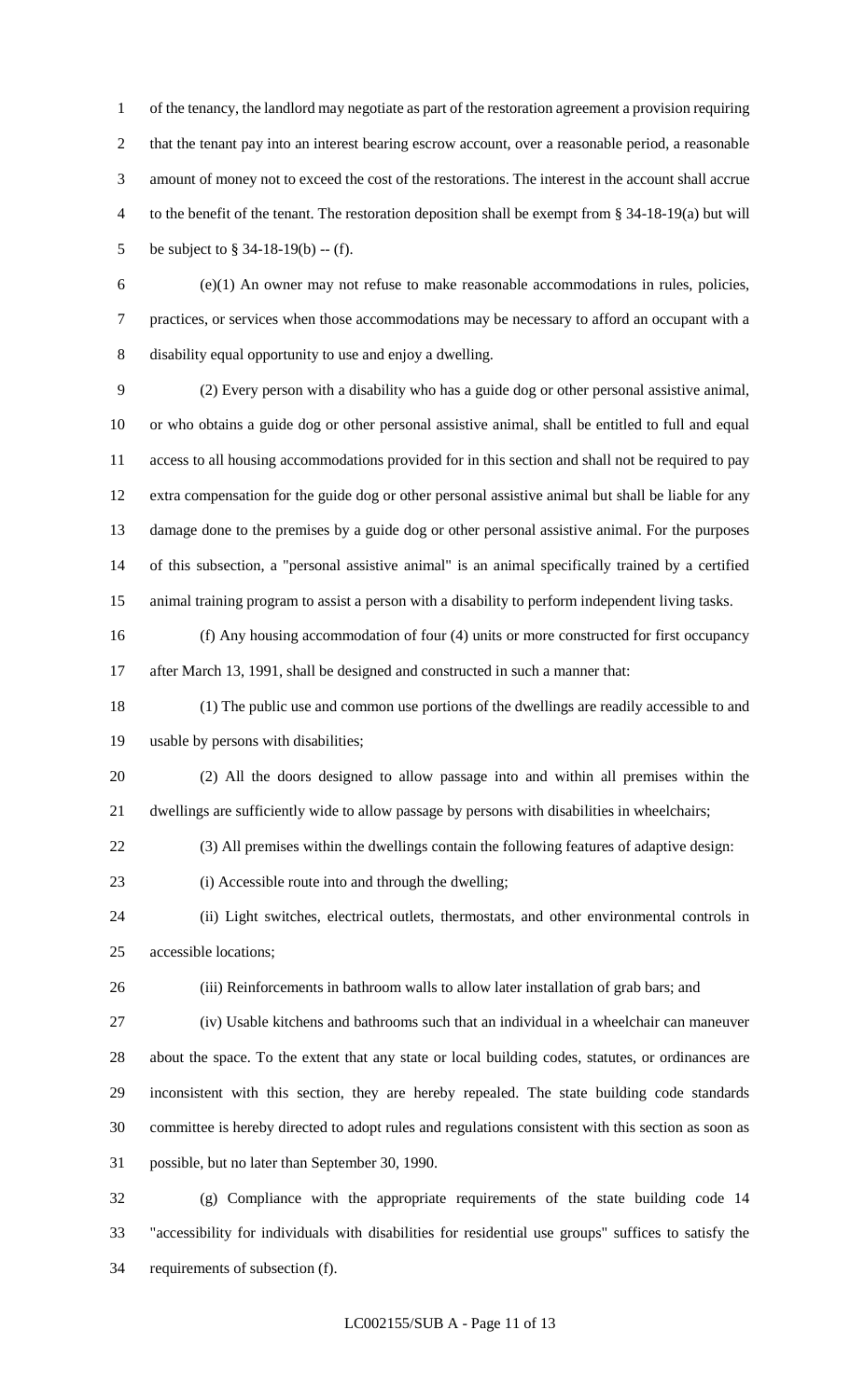(h) As used in subsection (f), the term "housing accommodation of four (4) units or more"

- means:
- (1) Buildings consisting of four (4) or more units if those buildings have one or more elevators; and
- (2) Ground floor units in other buildings consisting of four (4) or more units;
- (i) Nothing in subsection (f) shall be construed to limit any law, statute, or regulation that requires a greater degree of accessibility to persons with disabilities.

 (j) Nothing in this section requires that a dwelling be made available to an individual whose tenancy would constitute a direct threat to the health or safety of other individuals or whose tenancy would result in substantial physical damage to the property of others.

 (k) Nothing contained in this chapter shall be construed to prohibit an owner, lessee, sublessee, or assignee from advertising or selecting a person of the same or opposite gender to rent, lease, or share the housing unit that the owner, lessee, sublessee, or assignee will occupy with the person selected.

 (l) No person shall aid, abet, incite, compel, or coerce the doing of any act declared by this section to be an unlawful housing practice; or obstruct or prevent any person from complying with the provisions of this chapter or any order issued thereunder; or attempt directly or indirectly to commit any act declared by this section to be an unlawful housing practice.

 (m) No owner; person defined in § 34-37-3(13); person to whom application is made for a loan or other form of financial assistance for the acquisition, construction, rehabilitation, repair, or maintenance of any housing accommodation, whether secured or unsecured; no financial organization governed by the provisions of title 19 or any other credit-granting commercial institution; or respondent under this chapter; or any agent of these shall discriminate in any manner against any individual because he or she has opposed any practice forbidden by this chapter, or because he or she has made a charge, testified, or assisted in any manner in any investigation, proceeding, or hearing under this chapter.

- 
- (n) Nothing in this section shall prevent a landlord from proceeding with eviction action against a tenant who fails to comply with § 34-18-24(7).
- 

SECTION 3. This act shall take effect on January 1, 2022.

======== LC002155/SUB A ========